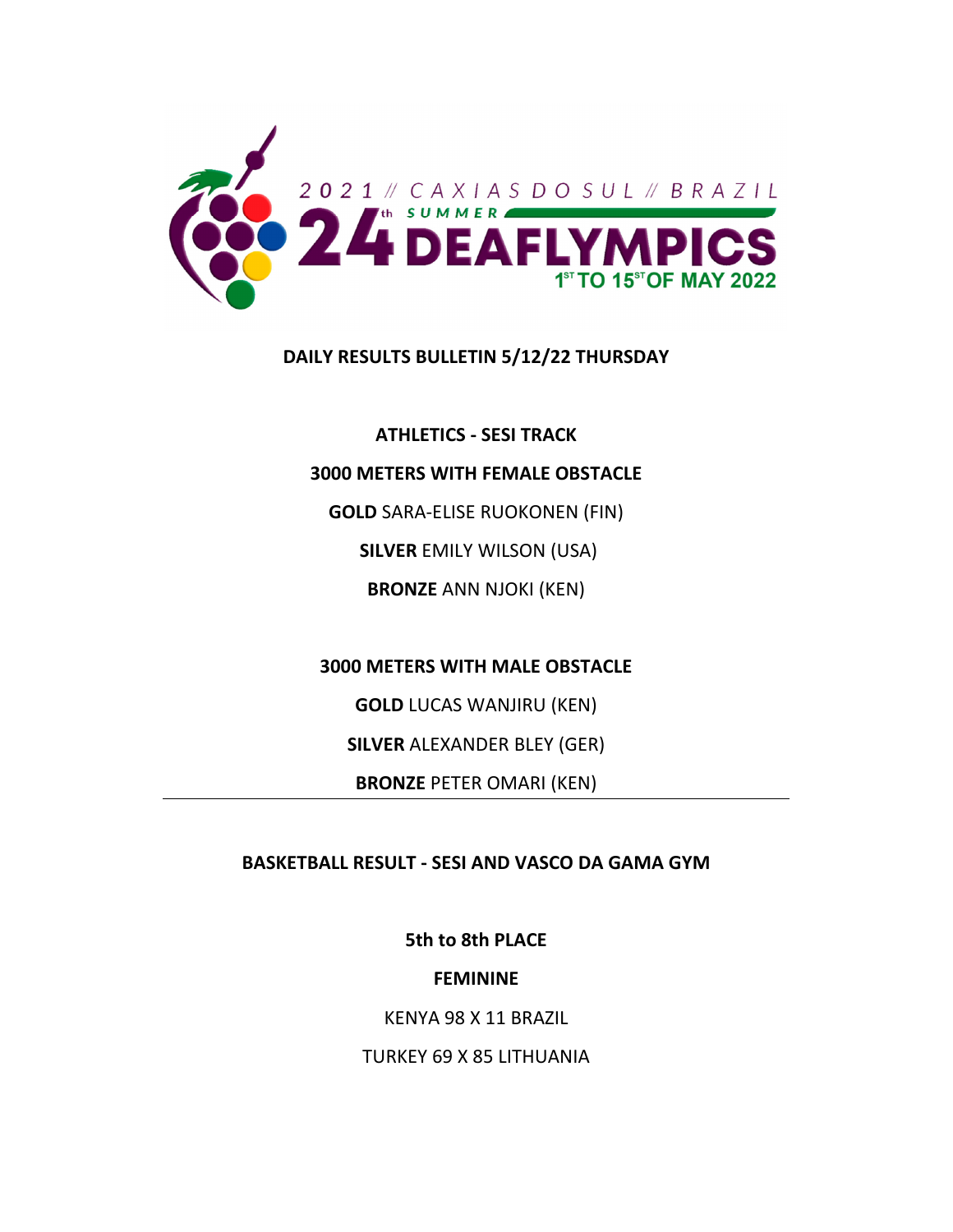#### **MALE**

GREECE 86 X 88 ISRAEL

LITHUANIA 77 X 87 ARGENTINA

### **MEN'S FOOTBALL SEMIFINALS**

ITALY 2 X 1 POLAND

IRAN 0 X0 SENEGAL ( PENALATIS SENEGAL 5 X 3 )

UKRAINE 2 X 0 TURKEY

FRANCE 3 X 2 GERMANY

### **HANDBALL UCS**

### **MALE FROM 5TH TO 8TH PLACE**

BRAZIL 33 X 11 GHANA

KENYA 18 X 26 DENMARK

 **5th DENMARK**

**6th KENYA**

**7th BRAZIL**

**8th GHANA**

## **WOMEN'S SEMIFINALS**

DENMARK 31 X 08 KENYA

TURKEY 37 X 17 BRAZIL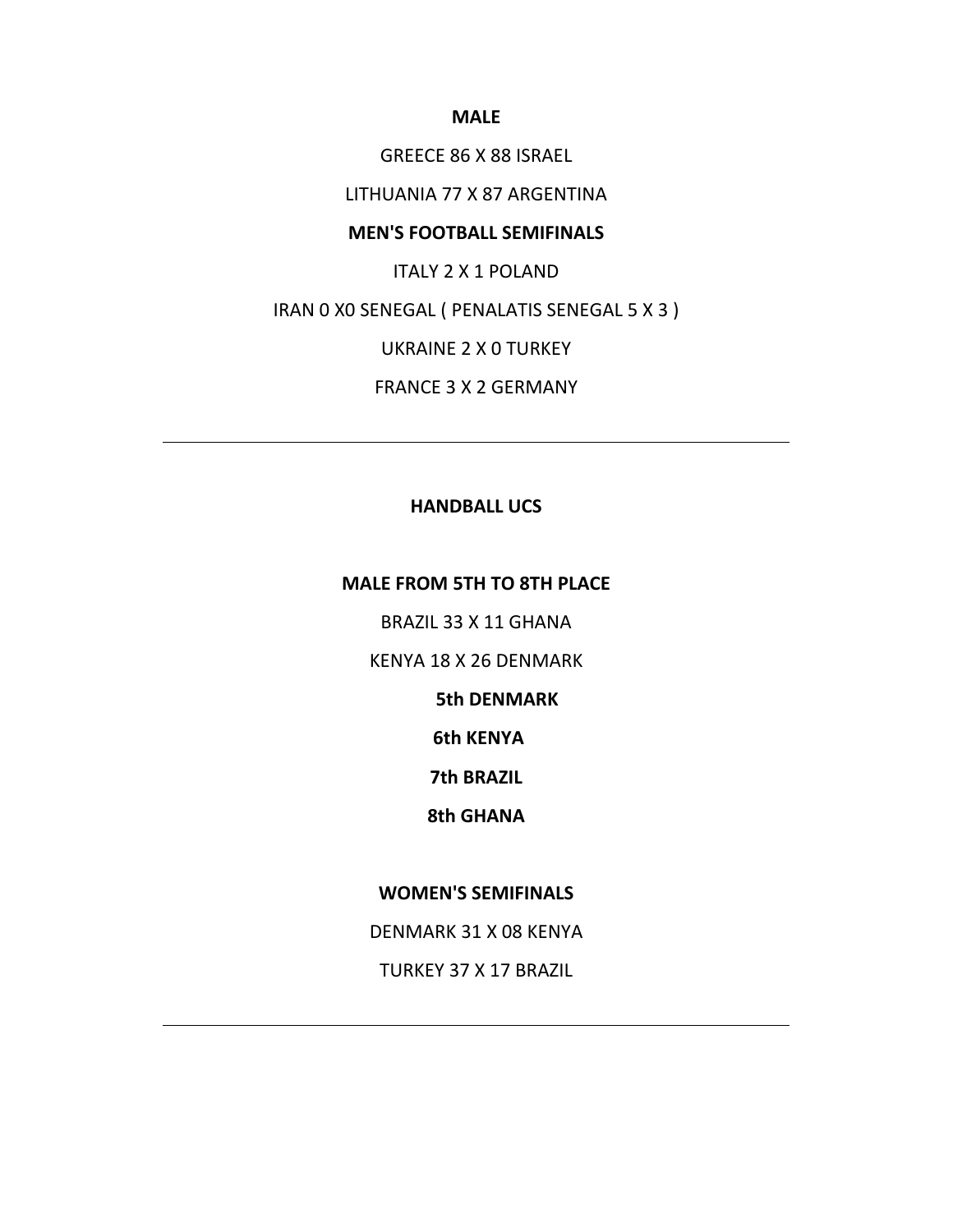### **ORIENTEERING LONG DISTANCE ‐ FAZENDA DA GRUTA CRIÚVA**

#### **13,200 MALE METERS**

**GOLD** SANKIN OLEKSANDR (UKR) **SILVER** NIKOLAYENKO RUSLAN (UKR) **BRONZE** VOLUNGEVICIUS BLANKETS (LTU)

**8,800 METERS FEMALE GOLD** FEDOSIEIEVA HANNA (UKR) **SILVER** ATGALAINE ADRIJA (LTU) **BRONZE** ANDROSOVYCH HANNA (UKR)

## **TENNIS – CLUBE RECREIO DA YOUTH AWARD**

### **FEMALE DOUBLES**

**GOLD** HO / LIN – CHINESE TAIPEI

**SILVER** FLECKENSTEIN / ALBRECHT –SCHROEDER ‐ GERMANY

**BRONZE** ABRAMI / BASSINI ITALY

**MALE DOUBLES**

**GOLD** NOVELLI / LAURENT ‐ FRANCE

**SILVER** DUBEY / SEKHAR– INDIA

**BRONZE** ROHWEDDER / KAUFMANN – GERMANY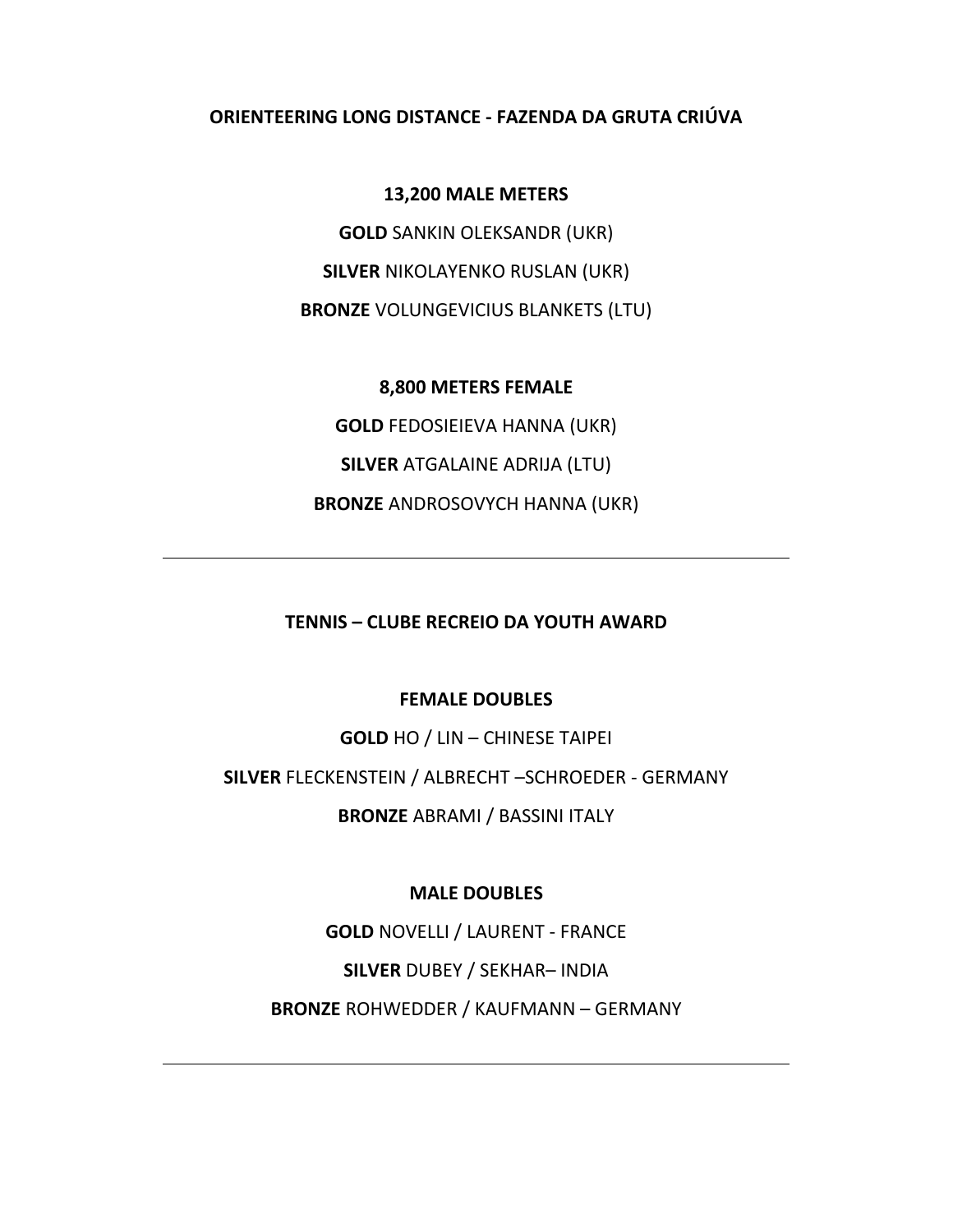#### **SHOOTING – HUNTING AND SHOOTING CLUB – ANA RECH**

#### **CARBINE 3 POSITIONS 50 METERS FEMALE**

**GOLD** VIOLET LYKOVA (UKR)

**SILVER** KIM GOHWOO (KOR)

**BRONZE** BIATOVSZKI MIRA ZSUZSA (HUN)

**25 METERS RAPID SHOOTING PISTOL MALE**

**GOLD** KIM TAE YOUNG (KOR)

**SILVER** LEE SEUNG HWA (KOR)

**BRONZE** FOMIN SERHIL(UKR)

**VOLLEYBALL – MARCOPOLO GYM FROM 5TH TO 8TH PLACE**

### **MASCULINE**

WO JAPAN 0 X 3 MEXICO

BRAZIL 0 X 3 POLAND

### **FEMININE**

MEXICO 1 X 3 BRAZIL

POLAND 0 X 3 UNITED STATES

# **VOLÊI DE PRAIA – ORLA BEACH SPORTS**

### **FEMININO SEMIFINAL**

UCRÂNIA (dupla 1) 2 X 1 LITUÂNIA

UCRÂNIA (dupla 2) 2 X 0 REPÚBLICA TCHECA